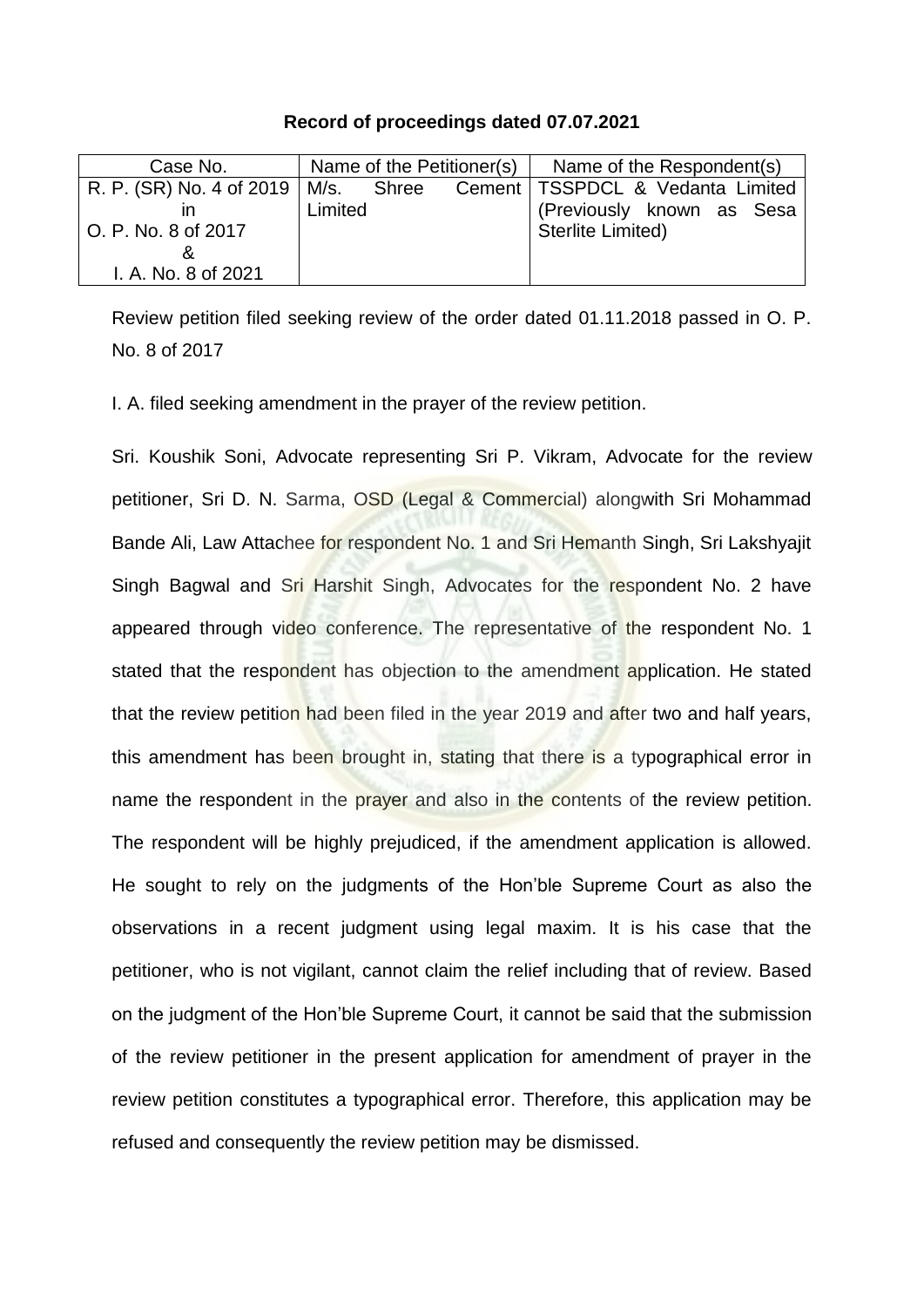The advocate representing the counsel for petitioner stated that he needs time to submit contra judgments as also to make further submissions in the matter. Considering the fresh submissions and as the counsel for the petitioner is unable to appear and make submissions due to his presence in another court as reported, the matter is adjourned.

|                | Call on 29.07.2021 at 11.30 A.M. |                                |
|----------------|----------------------------------|--------------------------------|
| Sd             | Sd                               | Sd                             |
| Member         | Member                           | Chairman                       |
|                |                                  |                                |
| Case No.       | Name of the Petitioner(s)        | Name of the Respondent(s)      |
| O. P. No. 2 of | M/s. Tejas India Solar Energy    | <b>TSSPDCL &amp; TSTRANSCO</b> |
| 2020           | <b>Private Limited</b>           |                                |

Petition filed seeking directions to the respondents to synchronize the plant and consequently grant long term open access permission.

ALCITY OF

Sri. Koushik Soni, Advocate representing Sri P. Vikram, Advocate for petitioner and Sri Mohammad Bande Ali, Law Attachee for respondents have appeared through video conference. The advocate representing the counsel for petitioner sought further adjournment of the matter, due to preoccupation of the counsel for petitioner in another court. The Commission pointed out that the matter was adjourned on the understanding that it will be heard finally. However, in view of the request made by the advocate representing the counsel for the petitioner, the matter is adjourned. The Commission made it clear that no further adjournment for any reason will be considered.

Call on 29.07.2021 at 11.30 A.M.

| Sd/-   | Sd/-   | Sd/-     |
|--------|--------|----------|
| Member | Member | Chairman |
|        |        |          |

| Case No.       | Name of the Petitioner(s)              | Name of the Respondent(s)    |
|----------------|----------------------------------------|------------------------------|
| O. P. No. 6 of | M/s. Satec Envir Engineering   TSSPDCL | & Spl.<br>Chief              |
| 2020           | (India) Private Limited                | Secretary, Energy Department |

Petition filed seeking extension of SCOD and granting time for completing the project.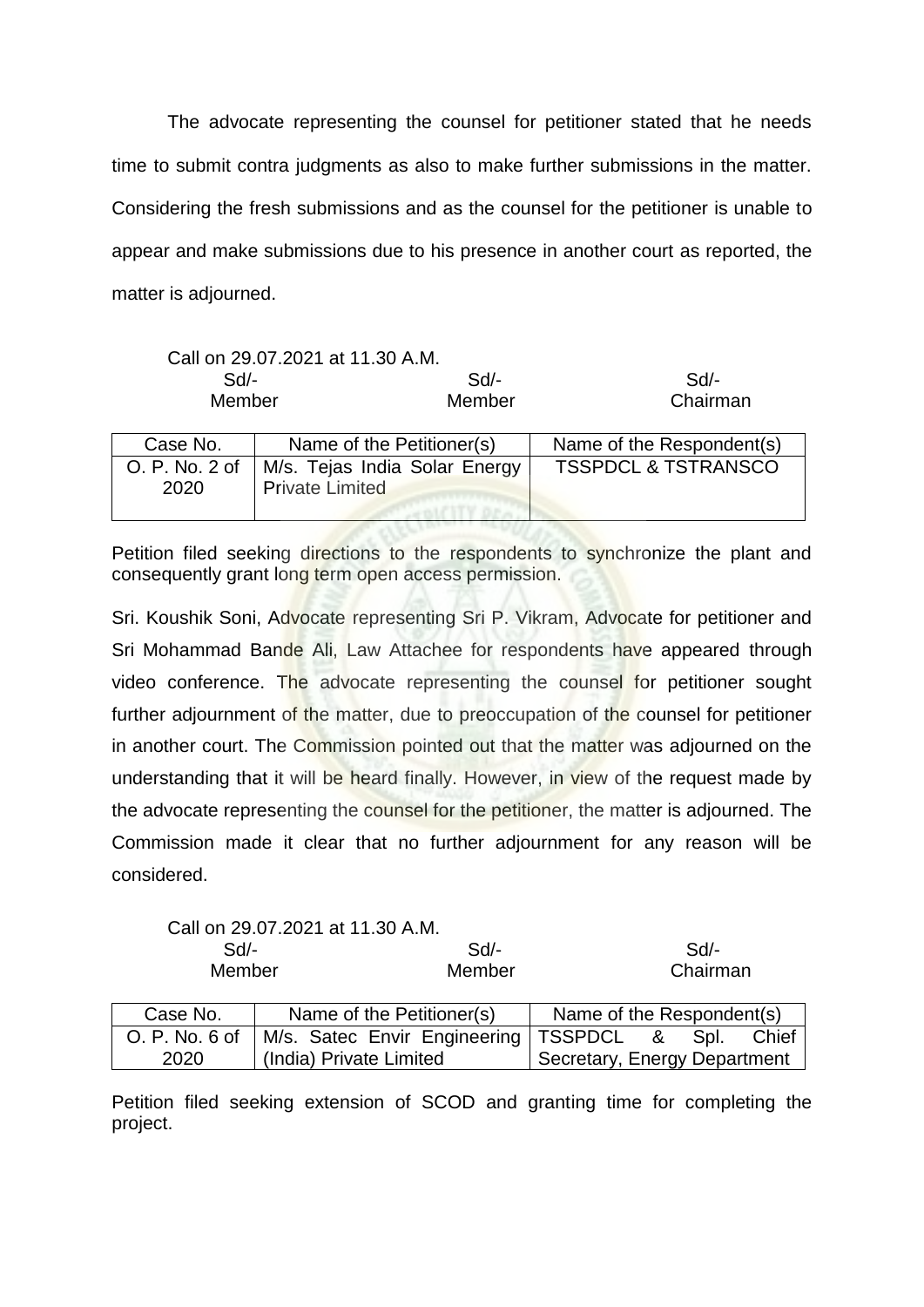Sri. P. Srinivasa Rao, Advocate for the petitioner and Sri Mohammad Bande Ali, Law Attachee for respondents have appeared through video conference. The counsel for petitioner stated that the arguments in the case relating to facts have been concluded. On the last occasion, he sought time for enabling service of the judgments relied upon by him to the respondents and placing the same on the file of the Commission. Now they have been served and placed on the file of the Commission. He has relied on the judgments filed in the memo dated 28.06.2021 and explained the contents thereof by reading the relevant paragraphs in the said judgments. The import of the judgment is that 1966 judgment is on the issue of service of notice while the judgments of 2011 and 2018 are relating to contradictory stands taken by a party in a proceeding. It is his case that a party may change its contention in different proceedings but cannot approbate and reprobate in one proceeding itself. The attendant facts and events in this case show the same about the action of the respondents in this case. It is also his case that service of notice as explained above have been clearly decided by the Hon'ble Supreme Court and in the instant case the respondents have not followed the same.

The representative of the respondents stated that the matter involves extension of SCOD of the project. The petitioner did not complete the project in time. Also the petitioner changed the address for communication, but did not care to inform the DISCOM, which is a party to the agreement. He pointed out the relevant letters, which were sent to the known address of the petitioner. The same have been served and acknowledgment is received as has been filed before the Commission. At this stage, the Commission pointed out that the matter is heard as regards the facts of the case already and the arguments should be limited to service of notice only.

The representative of the respondents stated that the service of notice is provided in the Act, 2003 itself and readout the provision. It is stated that the respondents have adopted the method of service as enumerated in the Act, 2003. He relied on a judgment of the Hon'ble Supreme Court reported in AIR 1981 SC 1234, which mandated that service of notice has to be interpreted in terms of the provisions contained in the relevant statute and for that purpose section 27 of the General Clauses Act is relevant. Reliance is placed on section 114 of the Evidence